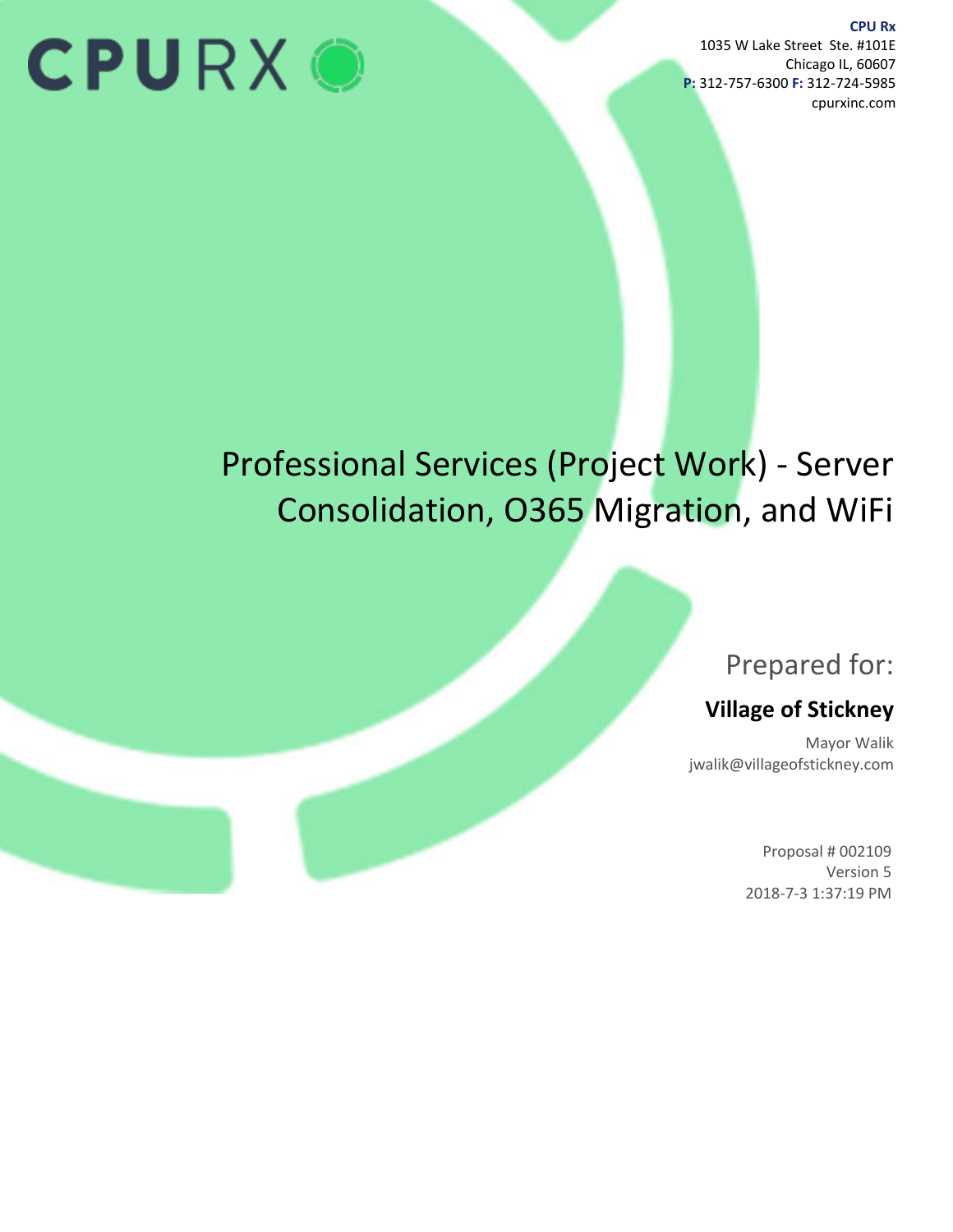

**CPU RX**



# PROJECT SCOPE

#### Project Overview

#### **Phase I – Prep Work**

- 1. Create Site-to-Site VPN tunnel between VH and FD utilizing existing firewalls
- 2. Create group policy structure to mirror SFD Domain
- 3. Create initial group policy settings for Public Works
- 4. Prepare transfer of users accounts from SFD domain to STICKNEYVH domain
- 5. Copy file shares and profiles from SFD server to SFD NAS
- 6. Eliminate SFD server backups and uninstall backup software
- 7. Configure group policy transfer user profile redirection to NAS

#### **Phase II - Server Consolidation**

#### Public Works

- 1. Install outdoor Cat5e cable and connect PW network to FD's LAN
- 2. Join Public Works to VH domain
- 3. Install Netgear 8-Port PoE Switch from FD
- 4. Set up LAN and confirm connectivity
- 5. Join (2) workstations and (3) laptops to STICKNEY domain
- 6. Terminate Comcast BCI return equipment (Save ~\$100.00/Mo.)

#### Fire Department

- 7. Transfer (15) AD user accounts from SFD domain to STICKNEYVH domain
- 8. Migrate corresponding Group Policy and Security settings for File Shares, Printers, and Network Policies to STICKNEYVH domain
- 9. Migrate (8) workstations to STICKNEYVH domain
- 10. QA validation and testing SFD user account login and policies
- 11. Decommission SFD server Wipe configuration for RAID/HDDs, Transport to VH.

#### Village Hall

- 12. Utilize HDD from SFD server to expand VH RAID array and resolve C Drive issue on VH Server
- 13. Install (2) Netgear 24-port switches
- 14. Remove legacy 48-port 10/100 unmanaged switch from VH
- 15. Install Cisco Meraki MR33 Wireless Access Point

#### **Phase III - Email Migration**

- 1. Inventory accounts to be migrated from Google (up to 25)
- 2. Initiate background data transfer of mailbox, calendar, contacts, and user data
- 3. Configure DirSync of user account credentials with Domain Controlller
- 4. Perform MX records cut-over to MS office
- 5. Perform differential data migration of user data

#### **WiFi Deployment (Public Works – Optional)**

- 1. Run Cat5e cabling to termination point (in ceiling)
- 2. Mount and secure WAP
- 3. Configure Meraki cloud account(s)
- 4. Create (2) Secure SSID's (Private, Public) and configure VLANs.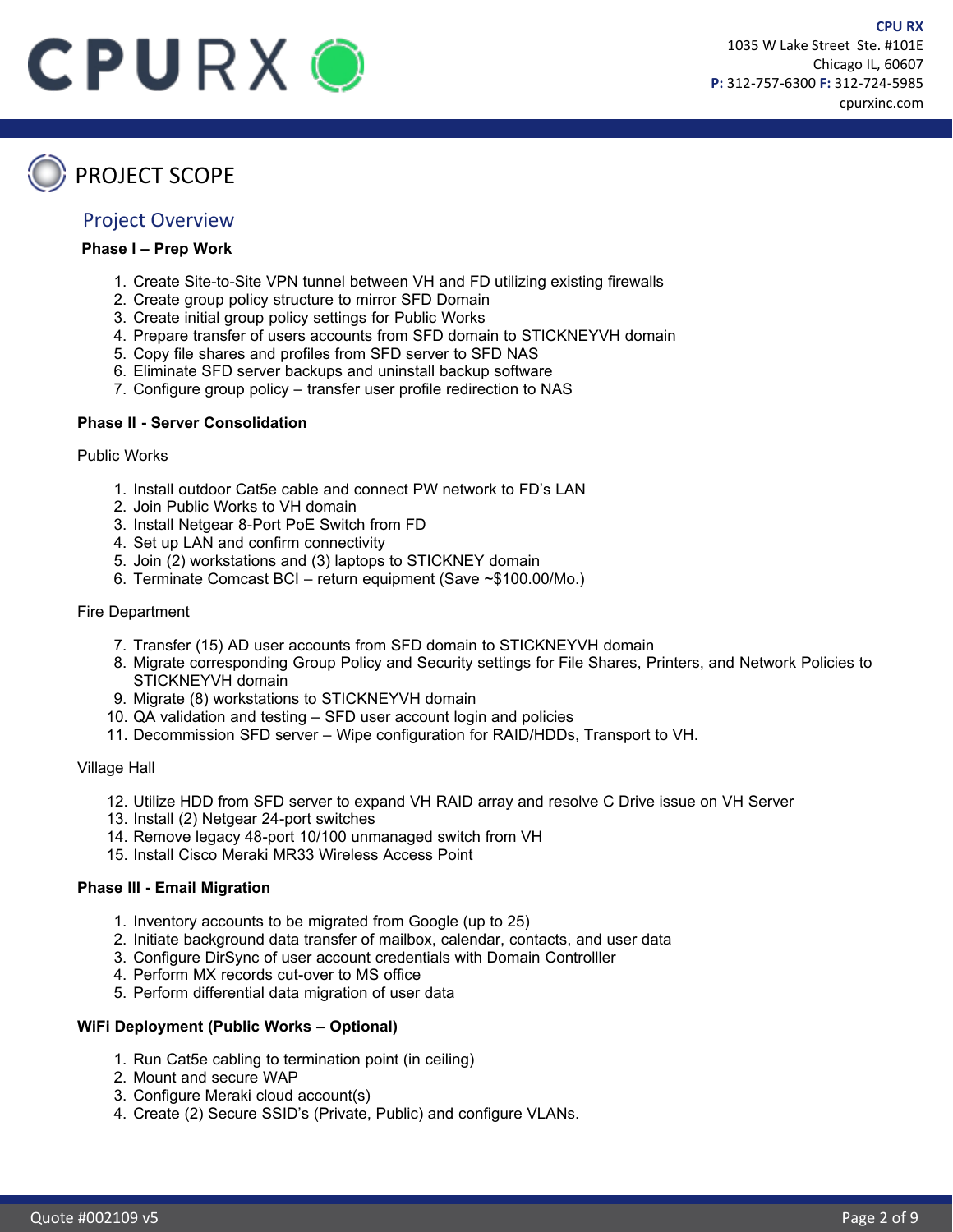

# **PROFESSIONAL SERVICES (NRC)**

| Description                                                                          | Price             | Qty       | Ext. Price |
|--------------------------------------------------------------------------------------|-------------------|-----------|------------|
| PHASE I, II - PROJECT LABOR                                                          | \$125.00          | 24        | \$3,000.00 |
| Not to exceed the specified amount.                                                  |                   |           |            |
| <b>PHASE III - PROJECT LABOR</b>                                                     | \$125.00          | 12        | \$1,500.00 |
| Not to exceed the specified amount.                                                  |                   |           |            |
| Includes:                                                                            |                   |           |            |
| * Domain transfer - villageofstickney.com                                            |                   |           |            |
| * Mailbox migration service from GMail to MS Office 365 for up to (25) user accounts |                   |           |            |
| Office Apps setup for end-user(s) workstations                                       |                   |           |            |
| <b>WIFI DEPLOYMENT (Village Hall)</b>                                                | \$125.00          | $2*$      | \$250.00   |
| Not to exceed the specified amount.                                                  |                   |           |            |
|                                                                                      | *Optional Amount: |           | \$250.00   |
|                                                                                      |                   | Subtotal: | \$4,500.00 |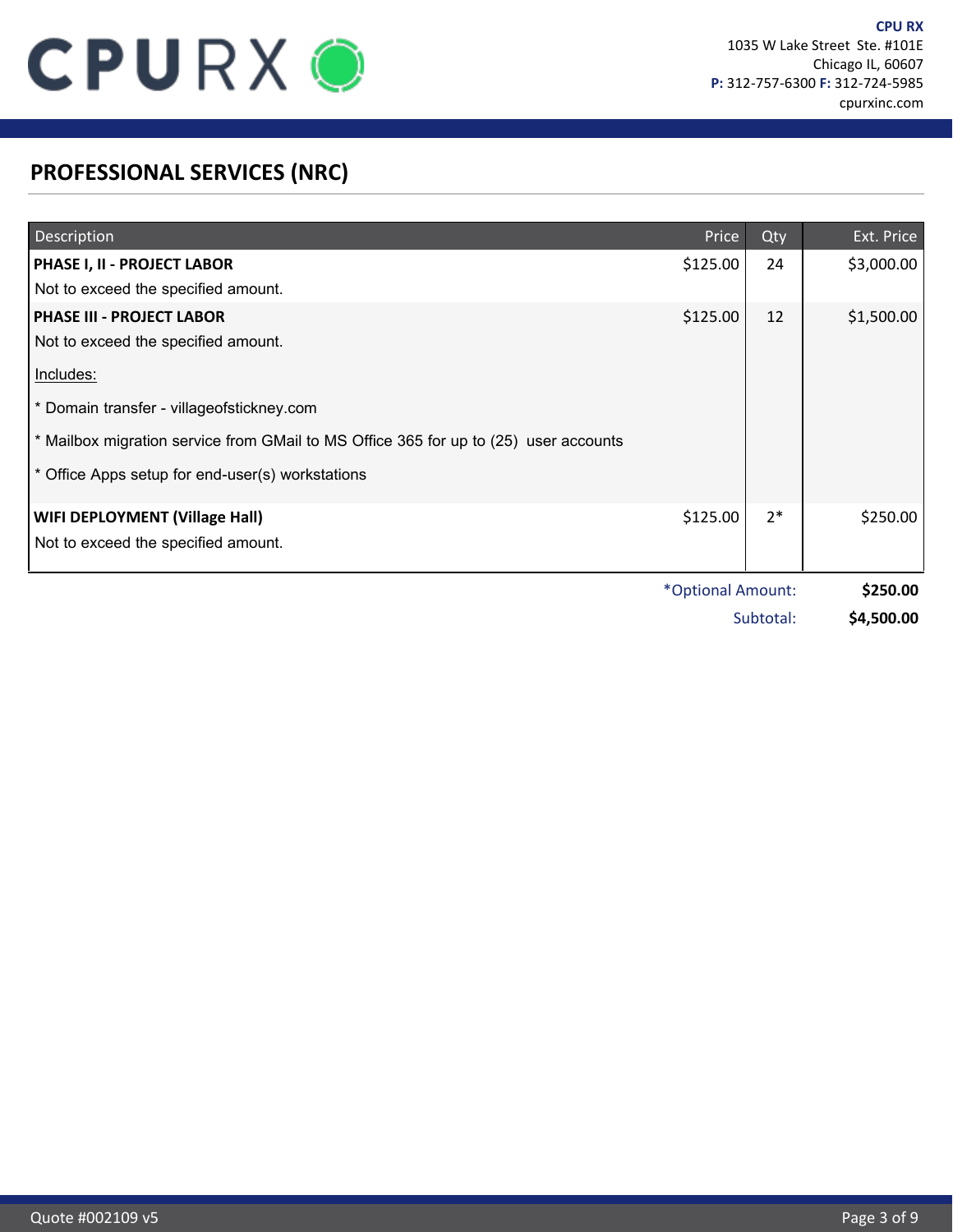

# **EQUIPMENT & SOFTWARE (NRC)**

| Description                                                                                                                                          |                                   | Price             | Qty          | Ext. Price |
|------------------------------------------------------------------------------------------------------------------------------------------------------|-----------------------------------|-------------------|--------------|------------|
| Cat5e Cable (ft)                                                                                                                                     |                                   | \$0.40            | 200          | \$80.00    |
| Cat5e Cabling for LAN connectivity between FD and PW, and Wireless Access Point(s).<br>Includes data trim ring, wall jacks, module port & wall trim. |                                   |                   |              |            |
| Netgear ProSafe Plus 24-Port Managed 1000 Mbps Ethernet Switch w/<br>12-Port PoE                                                                     |                                   | \$229.00          | $\mathbf{1}$ | \$229.00   |
| Village Hall                                                                                                                                         |                                   |                   |              |            |
| Netgear ProSafe Plus 24-Port Managed 1000 Mbps Ethernet Switch                                                                                       |                                   | \$129.00          | $\mathbf{1}$ | \$129.00   |
| <b>Village Hall</b>                                                                                                                                  |                                   |                   |              |            |
| Meraki 802.11ac 1.30 Gbit/s Wireless Access Point - 2.40 GHz, 5 GHz -<br><b>MIMO Technology</b>                                                      |                                   | \$439.00          | $\mathbf{1}$ | \$439.00   |
| Meraki MR Enterprise Cloud Controller License, 1 Year                                                                                                | altalla<br>CISCO<br>Meraki        | \$99.00           | $\mathbf{1}$ | \$99.00    |
| Village Hall                                                                                                                                         |                                   |                   |              |            |
| BitTitan MSP Complete Migration for Office 365 - 1 License                                                                                           | Office 365                        | \$15.00           | 25           | \$375.00   |
| *OPTIONAL* - Meraki 802.11ac 1.30 Gbit/s Wireless Access Point - 2.40<br>GHz, 5 GHz - MIMO Technology                                                |                                   | \$439.00          | $1*$         | \$439.00   |
| <b>Public Works</b>                                                                                                                                  |                                   |                   |              |            |
| Meraki MR Enterprise Cloud Controller License, 1 Year                                                                                                | بالبالب<br><b>CISCO</b><br>Meraki | \$99.00           | $1*$         | \$99.00    |
| <b>Public Works</b>                                                                                                                                  |                                   |                   |              |            |
|                                                                                                                                                      |                                   | *Optional Amount: |              | \$538.00   |
|                                                                                                                                                      |                                   |                   | Subtotal:    | \$1,351.00 |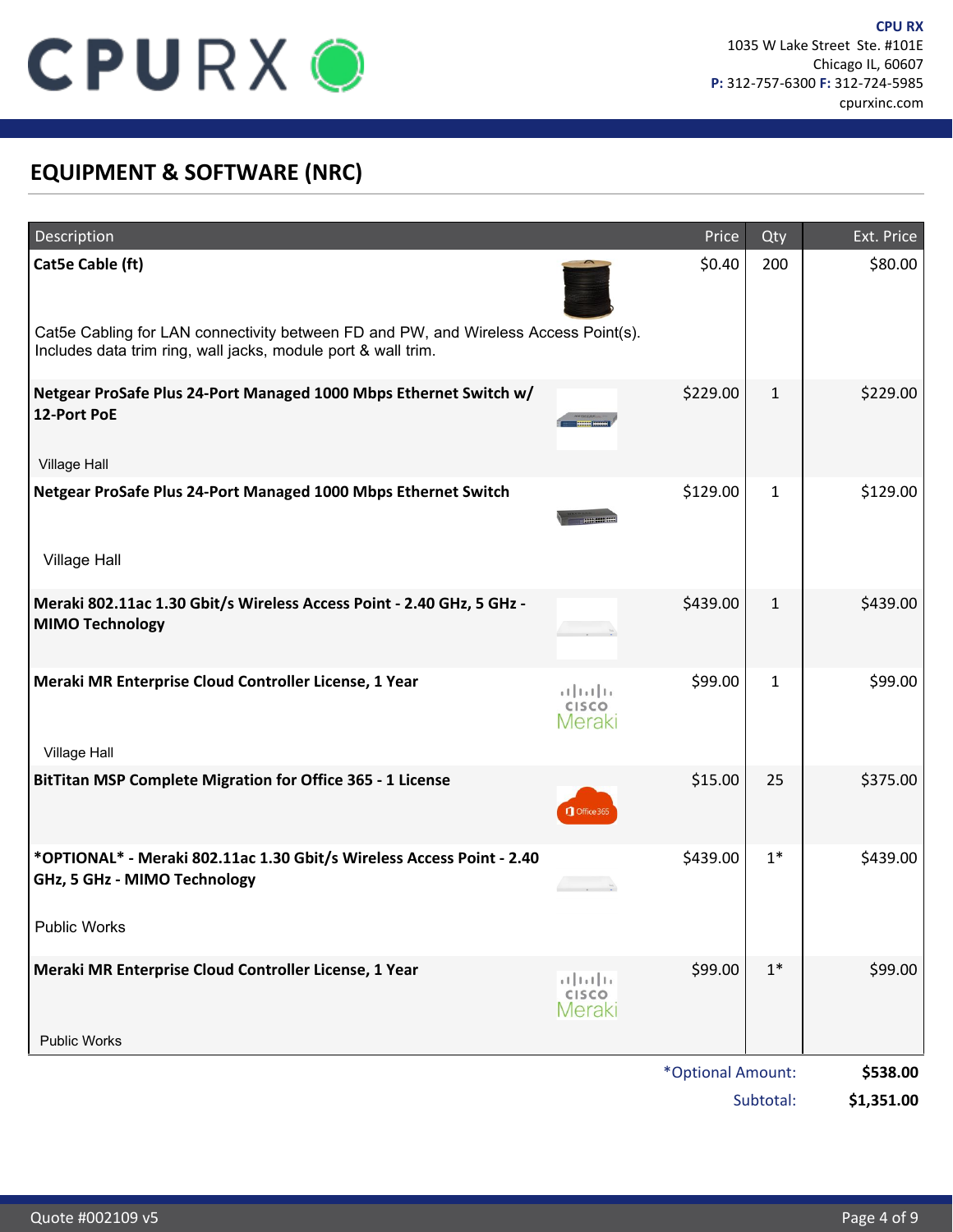

### **OFFICE 365 LICENSES (MRC)**

| Description                                                                                                                                                                                                                                                                                                                                                                                  | Recurring | Qty            | Ext. Recurring |
|----------------------------------------------------------------------------------------------------------------------------------------------------------------------------------------------------------------------------------------------------------------------------------------------------------------------------------------------------------------------------------------------|-----------|----------------|----------------|
| <b>Office 365 E3 Enterprise (Government)</b><br>Office 365                                                                                                                                                                                                                                                                                                                                   | \$17.00   | $\overline{3}$ | \$51.00        |
| Office 365 E3/G3 (Government licensing) **Includes Office 2013/2016 Software for up to (5) computers.                                                                                                                                                                                                                                                                                        |           |                |                |
| USER ACCOUNTS                                                                                                                                                                                                                                                                                                                                                                                |           |                |                |
| <b>Beth Lukas</b><br>Jeff Walik<br>Paul Nosek                                                                                                                                                                                                                                                                                                                                                |           |                |                |
| Office 365 E1 Enterprise (Government)<br>Office 365                                                                                                                                                                                                                                                                                                                                          | \$6.00    | 22             | \$132.00       |
| Office 365 E1/G1 (Government licensing) ** Excludes Office 2013/2016 Software                                                                                                                                                                                                                                                                                                                |           |                |                |
| <b>USER ACCOUNTS</b>                                                                                                                                                                                                                                                                                                                                                                         |           |                |                |
| Andrea Acosta<br>Anthony Bertuca<br><b>Audrey McAdams</b><br>Bob Wyant<br>Daniel Babich<br>Darlene Pregara<br>Frederich Kuchta<br>Jeff White<br>Jeffrey Boyajian<br>Joe Lopez<br>Josh Brniak<br>Leandra Torres<br>Linda Bruscato<br>Maria<br>Mary Hrejsa<br>Michael Del Galdo<br>Mitch Milenkovic<br><b>Richard Jaczak</b><br>Sam Savopoulos<br>Tim Kapolnek<br>Victoria L<br>Vito Martinkus |           |                |                |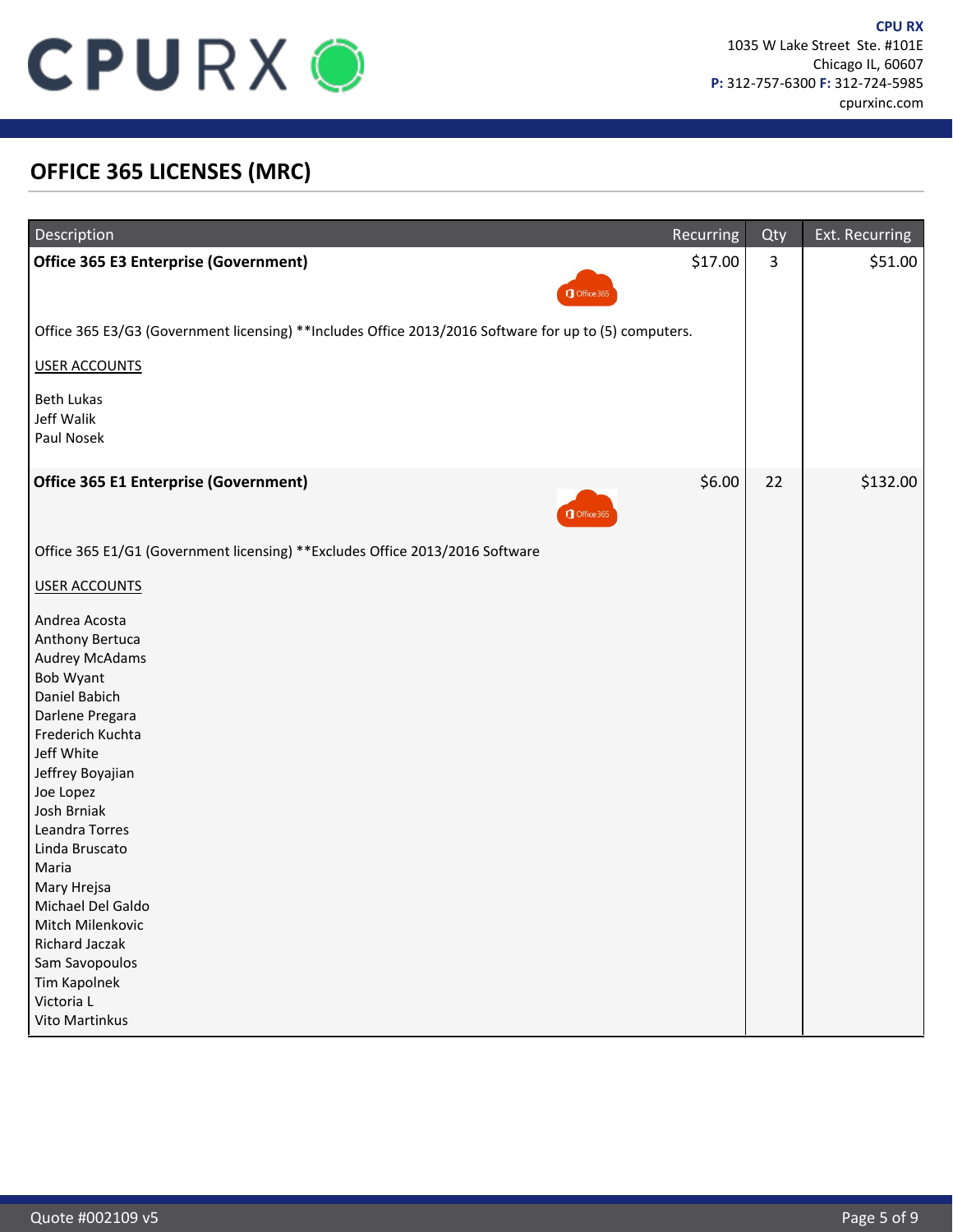

# **OFFICE 365 LICENSES (MRC)**

| Description                                                                                    | <b>Recurring</b>           | Qty | Ext. Recurring |
|------------------------------------------------------------------------------------------------|----------------------------|-----|----------------|
| <b>Exchange Online Kiosk (Government)</b><br>Office 365                                        | \$1.50                     | 30  | \$45.00        |
| Exchange Online Kiosk (Government licensing) ** Email only, Excludes Office 2013/2016 Software |                            |     |                |
| <b>USER ACCOUNTS</b>                                                                           |                            |     |                |
| * All Temporary Fire Department Personnel                                                      |                            |     |                |
|                                                                                                | <b>Recurring Subtotal:</b> |     | \$228.00       |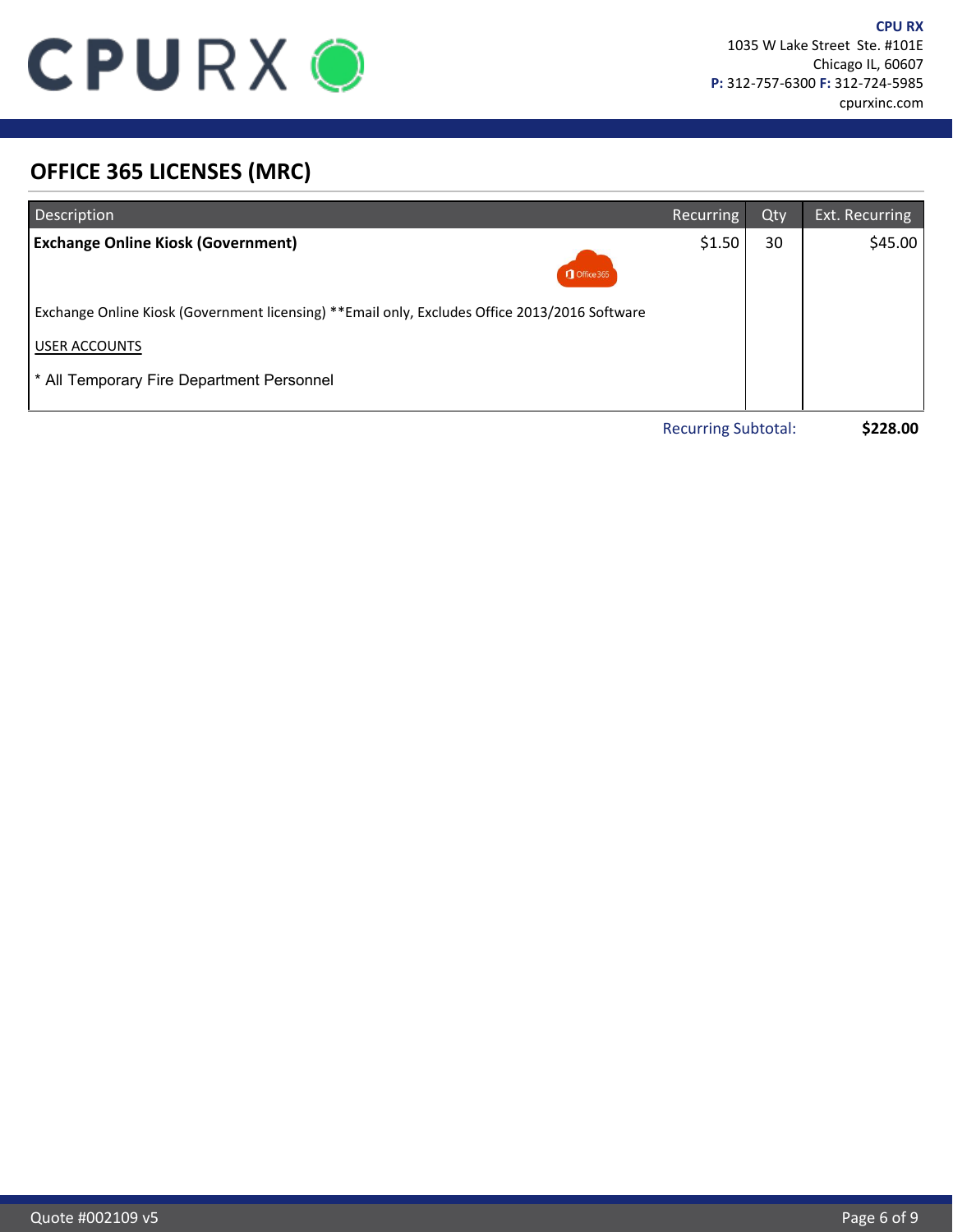

# Professional Services (Project Work) - Server Consolidation, O365 Migration, and WiFi



**Village of Stickney CPURX, Inc. Quote #: 002109** Jason Volmut 312-757-6310 Fax 312-724-5985 jvolmut@cpurxinc.com

6533 Pershing Road Stickney, IL 60402 Mayor Walik jwalik@villageofstickney.com (708) 749-4400

#### Prepared by: Prepared for: Quote Information:

Version: 5 Delivery Date: 03-07-2018 Expiration Date: 03-16-2018

### Selected Plan Summary

| Description               | Amount   |
|---------------------------|----------|
| OFFICE 365 LICENSES (MRC) | \$228.00 |
| <b>Recurring Total:</b>   | \$228.00 |

### One-Time Expenses Summary

| Description                        | Amount     |
|------------------------------------|------------|
| <b>PROFESSIONAL SERVICES (NRC)</b> | \$4,500.00 |
| EQUIPMENT & SOFTWARE (NRC)         | \$1,351.00 |
| Total:                             | \$5,851.00 |

# \*Optional Expenses

| Description                        | Amount   |
|------------------------------------|----------|
| <b>PROFESSIONAL SERVICES (NRC)</b> | \$250.00 |
| EQUIPMENT & SOFTWARE (NRC)         | \$538.00 |
| <b>Optional Subtotal:</b>          | \$788.00 |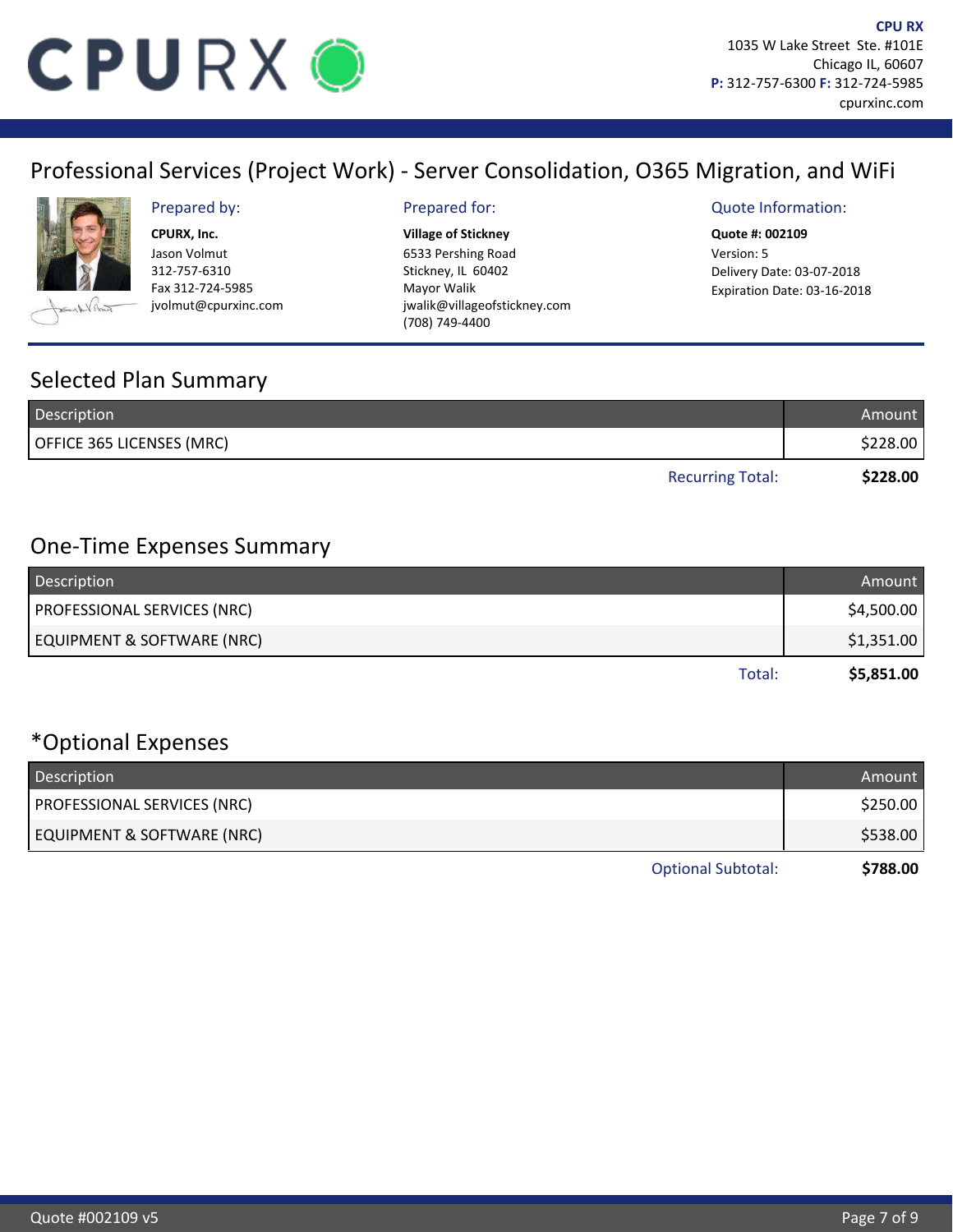

 $\sqrt{a}$ 

# Acceptance

### Village of Stickney

CPURX, Inc.

| <b>Signed</b> |                | <b>Signed</b> | Fort / Araze    |
|---------------|----------------|---------------|-----------------|
| <b>Name</b>   | Mayor Walik    | <b>Name</b>   | Jason Volmut    |
| <b>Title</b>  |                | <b>Title</b>  | President & CEO |
| Date          | March 07, 2018 | <b>Date</b>   | March 07, 2018  |

#### PAYMENT TERMS:

The total amount due on acceptance will be equal to the product total plus fifty-percent of services. We will invoice the remaining portion of services, shipping/freight, taxes, and any travel expenses or incidental purchases on the project completion date.